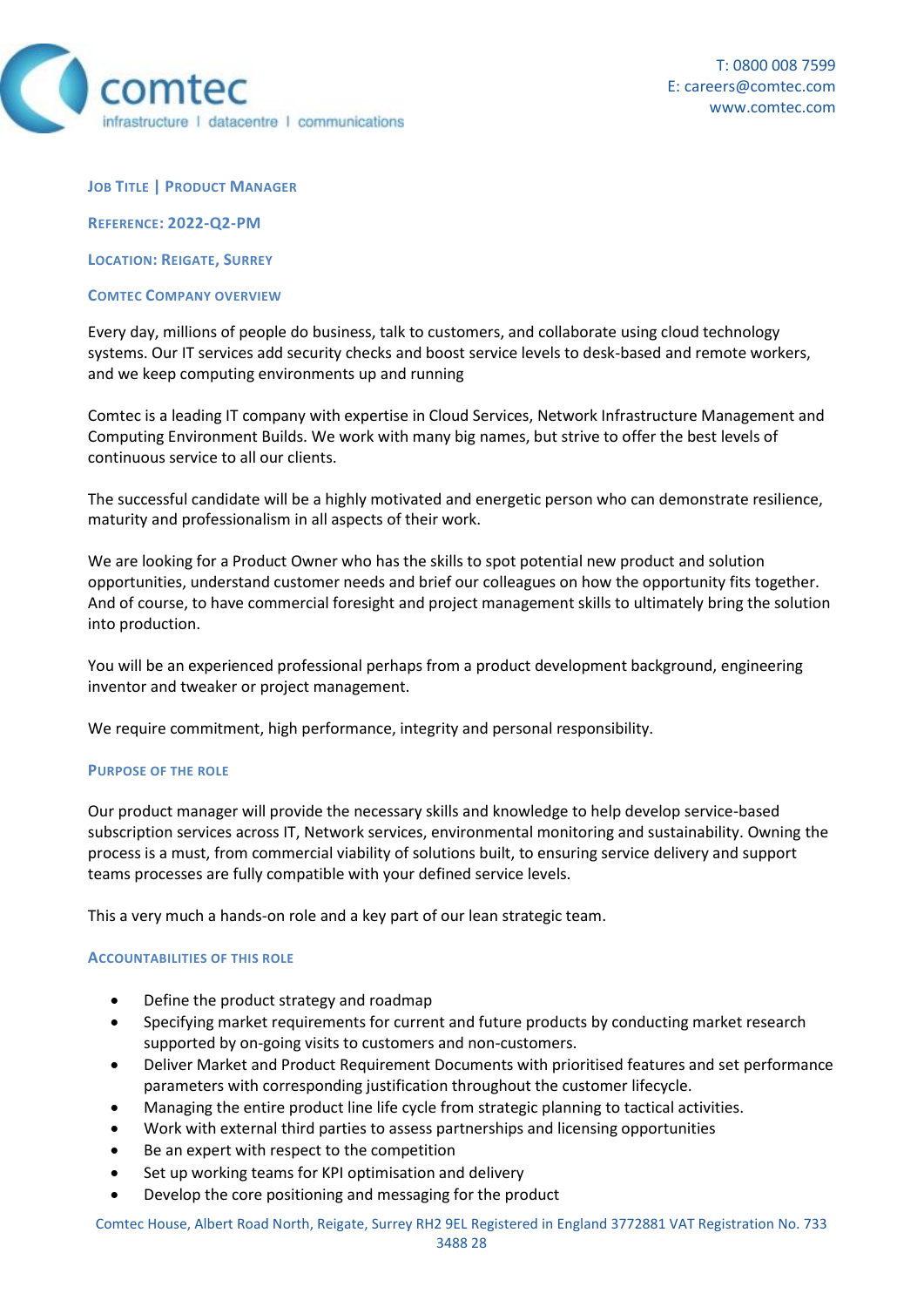

- Set pricing to meet revenue and profitability goals and work carefully with Sales teams to ensure areas of value are understood
- Build a monthly revenue and margin forecasts as part of commercial modelling
- Developing and implementing a company-wide go-to-market plan, working with all departments to execute.
- Develop sales tools and collateral and help with marketing campaigns
- Propose an overall budget to ensure success
- Brief and train the sales force at periodic sales meetings
- Analysing potential partner relationships for the product and assist with sales channel development
- Perform product demos to customers
- Set and inspect service delivery processes and performance, same for customer service standards
- Brief press and analysts and go on press tours
- Act as a leader within the company and to be a self-starter

# **WHAT DOES SUCCESS LOOK LIKE?**

The Product Manager will play an essential role in the team to ensure we hit our solution targets for 2022 and beyond and help support the strategic sales plan. You will spot opportunities in the marketplace and with colleagues help to build business pipelines, build relationships and be proactive in overseeing potential and existing conversations and perhaps help us close multi-million-pound deals.

## **SKILLS AND QUALIFICATIONS REQUIRED**

- 3+ years of software marketing/product management experience. either as a Product Manager or Product Marketing Manager, Sales focussed Engineer, Project Manager or be able to demonstrate keen determination to excel in the relevant areas
- Demonstrate success defining and launching excellent products, or be highly passionate about customer journey interactions from initial product glance to churn management
- Knowledgeable in technology, particularly with Cloud solutions, UCAAS, SAAS etc
- Excellent written and verbal communication skills
- Excellent spreadsheet modelling
- Excellent commercial acumen
- Interested in customer decision making processes and understanding customer pain points
- Computer Science or Engineering degree or focussed work experience a strong plus.
- Technical background, with experience in Communications, IT or Engineering
- Excellent teamwork skills, leadership, communication and visionary
- Proven ability to influence cross-functional teams without formal authority
- Must be able to travel from time to time

## **NICE TO HAVE SKILLS AND QUALIFICATIONS**

Degree in Business Administration, Sales, Marketing or Technology related field.

### **WHAT WE CAN OFFER YOU**

- A truly exciting challenge in an MSP ->> Service provider environment
- Career opportunities as we scale up